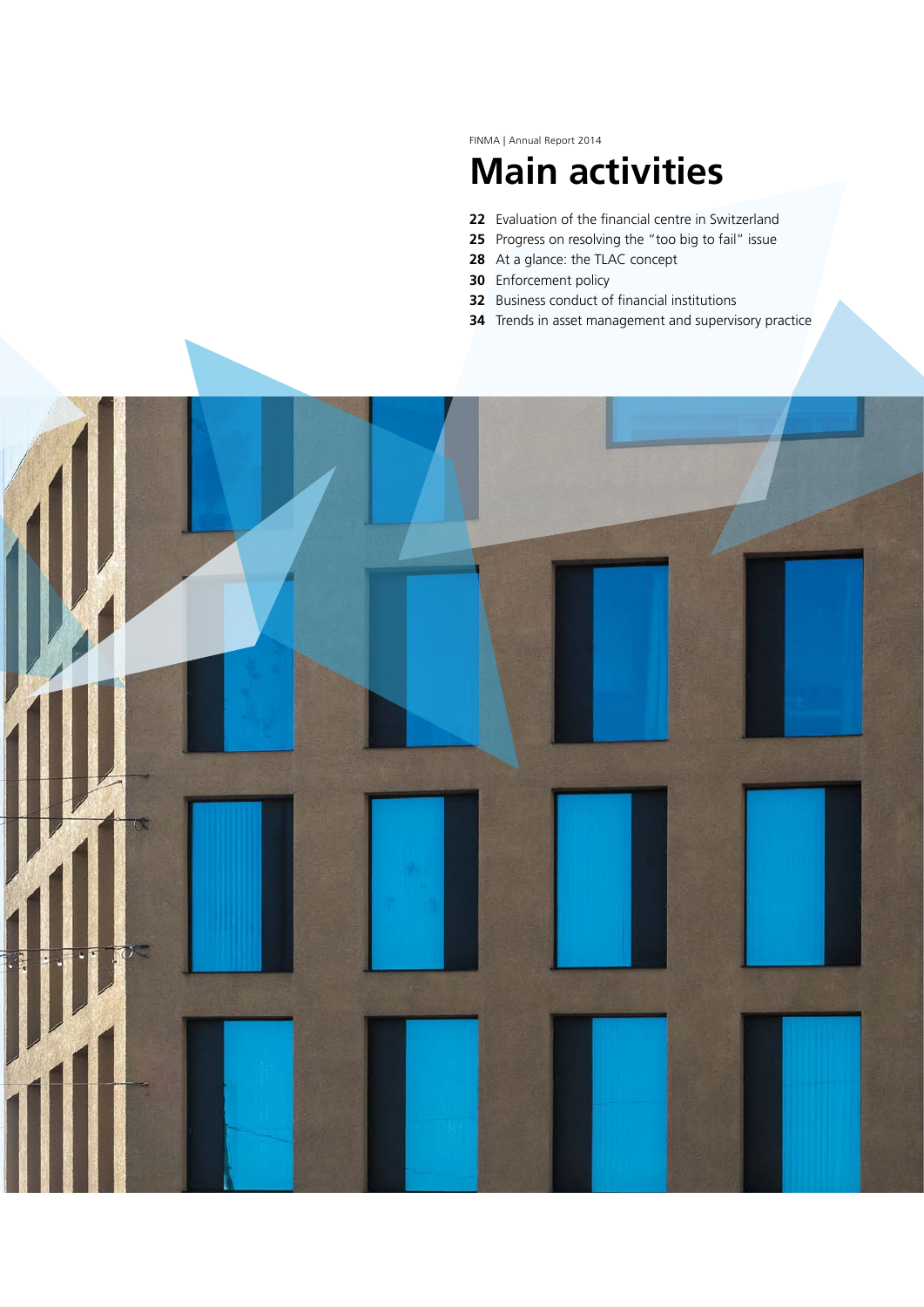In May and September 2014, the results of the Financial Sector Assessment Program were published by the International Monetary Fund.

As an IMF member and home to a major financial centre, Switzerland is obliged to participate regularly in the Financial Sector Assessment Program (FSAP). This is also a requirement for membership in the Financial Stability Board (FSB).

The FSAP is designed to assess the stability of a financial centre and issue any recommendations needed to strengthen it. The IMF also evaluates and rates compliance with the principles on financial market regulation and supervision prescribed by international standard-setting bodies (BCBS, IAIS and IOSCO). These three sets of principles, which are regularly revised, comprise between 26 and 37 requirements, with countries being graded on their level of compliance.

The IMF published a report on financial stability, an overview report and three detailed reports on compliance with international regulatory and supervisory standards for banks, insurance companies and markets. They were accompanied by four thematically focused technical notes on stress testing in the banking system, systemic risk and contagion analysis, macroprudential supervision and financial market infrastructures<sup>20</sup>

#### **IMF assessment of financial stability**

In general, the assessment of Switzerland was positive. The IMF considers the Swiss financial sector to be essentially robust and stable, even in severe stress scenarios. Dangers were identified as a result of the low interest rate environment and the associated interest rate risk, imbalances in the real estate market, the US tax issue and possible hindrances to crossborder market access. Despite measures taken by the large banking groups to reduce risk and increase their capital base, the IMF recommended a further reduction in their leverage ratios, which are high compared with other international big banks.

#### **IMF assessment of the regulatory framework**

Switzerland's regulation and supervision of banks and insurance companies complies to a high degree with the relevant international principles. The IMF praised Switzerland's pioneering role in many areas of financial market regulation. It welcomed the introduction of the countercyclical capital buffer and other measures to limit risks in the real estate market, the introduction and ongoing implementation of the "too big to fail" regime, and the Swiss Solvency Test (SST) for insurance companies.

However, it identified room for improvements in client protection. It also recommended making independent asset managers and insurance intermediaries subject to supervision, stricter rules for issuers, and more stringent disclosure obligations for securities and structured products. The experts identified weaknesses in market regulation, but acknowledged that the legislative efforts to create a Financial Services Act and Financial Market Infrastructure Act contain many new rules that should improve compliance in these areas.

The IMF noted that Switzerland pursues a principlesbased regulatory approach, which means that the density and level of detail in regulation are very low by international standards.

<sup>20</sup> See [https://www.imf.org/](https://www.imf.org/external/np/fsap/fsap.aspx?CountryName=Switzerland) [external/np/fsap/fsap.aspx?](https://www.imf.org/external/np/fsap/fsap.aspx?CountryName=Switzerland) [CountryName=Switzerland](https://www.imf.org/external/np/fsap/fsap.aspx?CountryName=Switzerland).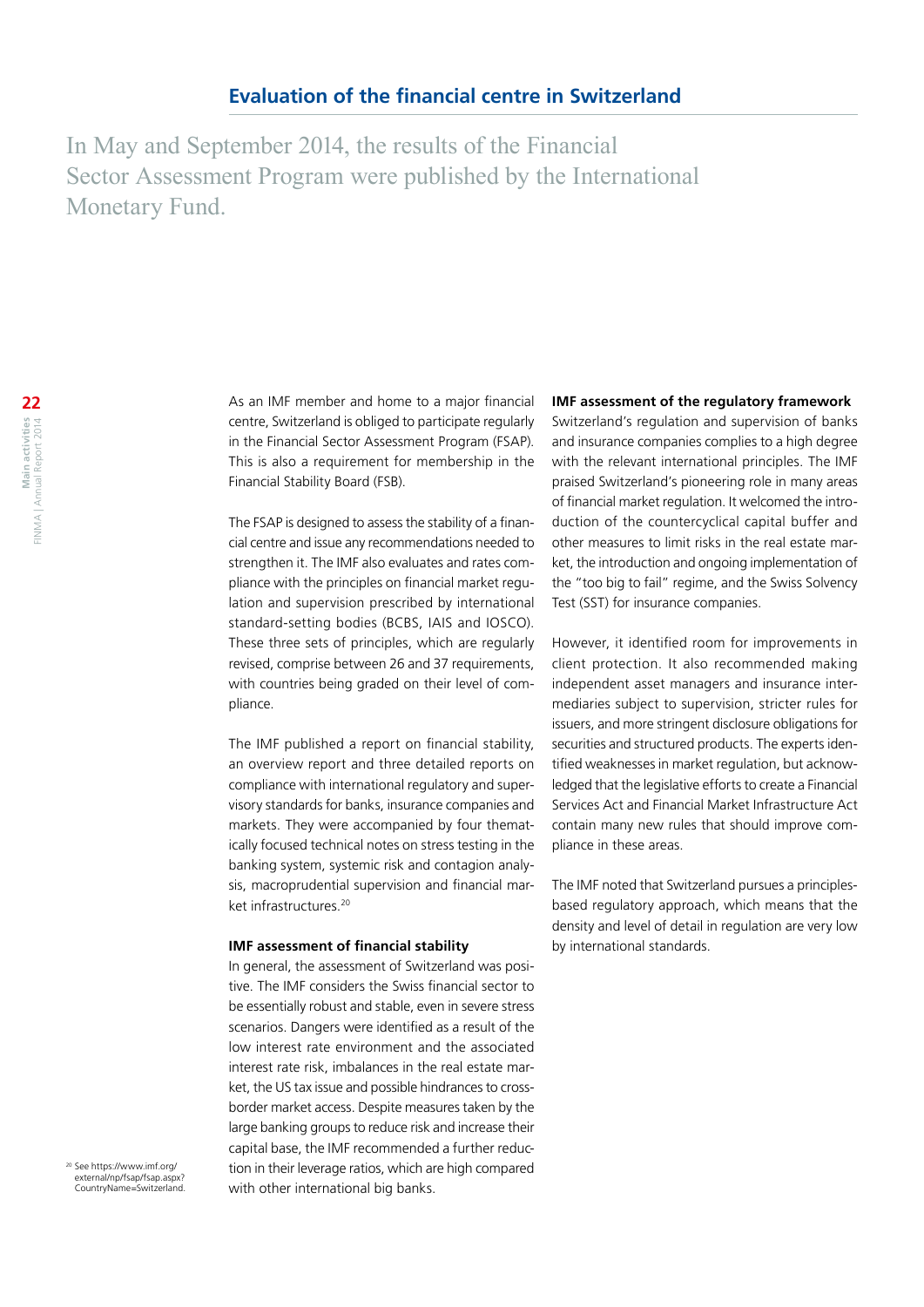#### **IMF assessment of supervision**

The IMF offered a positive assessment of the progress made by FINMA since its creation, as well as the level and quality of its supervision. According to the assessment, FINMA's staff have a high level of expertise and its off-site work is of high quality. The IMF acknowledges the advantages of the Swiss supervisory approach, under which key elements of supervision are outsourced to audit firms. It recommends greater use of on-site supervisory reviews, however, to reinforce the approach, as well as extra resources, especially for supervising mediumsized banks and insurance companies, and stronger leadership by FINMA of the audit firms involved in regulatory audits. FINMA greatly appreciated the professional exchange with the IMF specialists and is intensively addressing their proposed improvements.

## IMF rating of compliance with international principles in Switzerland

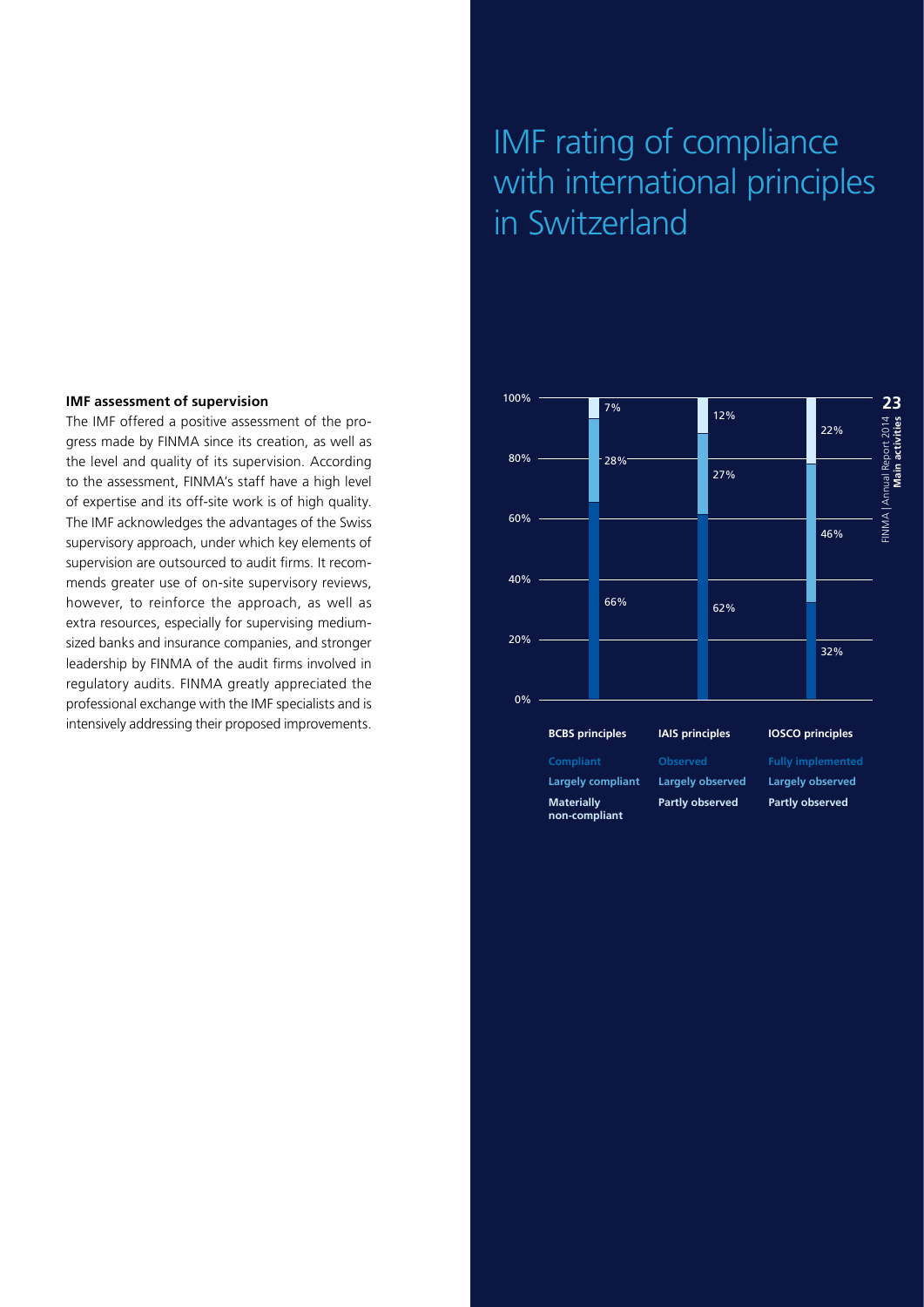# BCBS assessment of Basel III implementation

Switzerland's implementation of Basel III was assessed in 2013 in the BCBS Regulatory Consistency Assessment Programme (RCAP). Further important jurisdictions, such as the EU and US, were assessed in 2014. The comparison below gives an overview of the assessment outcomes to date and shows that Switzerland is well placed in the midfield.

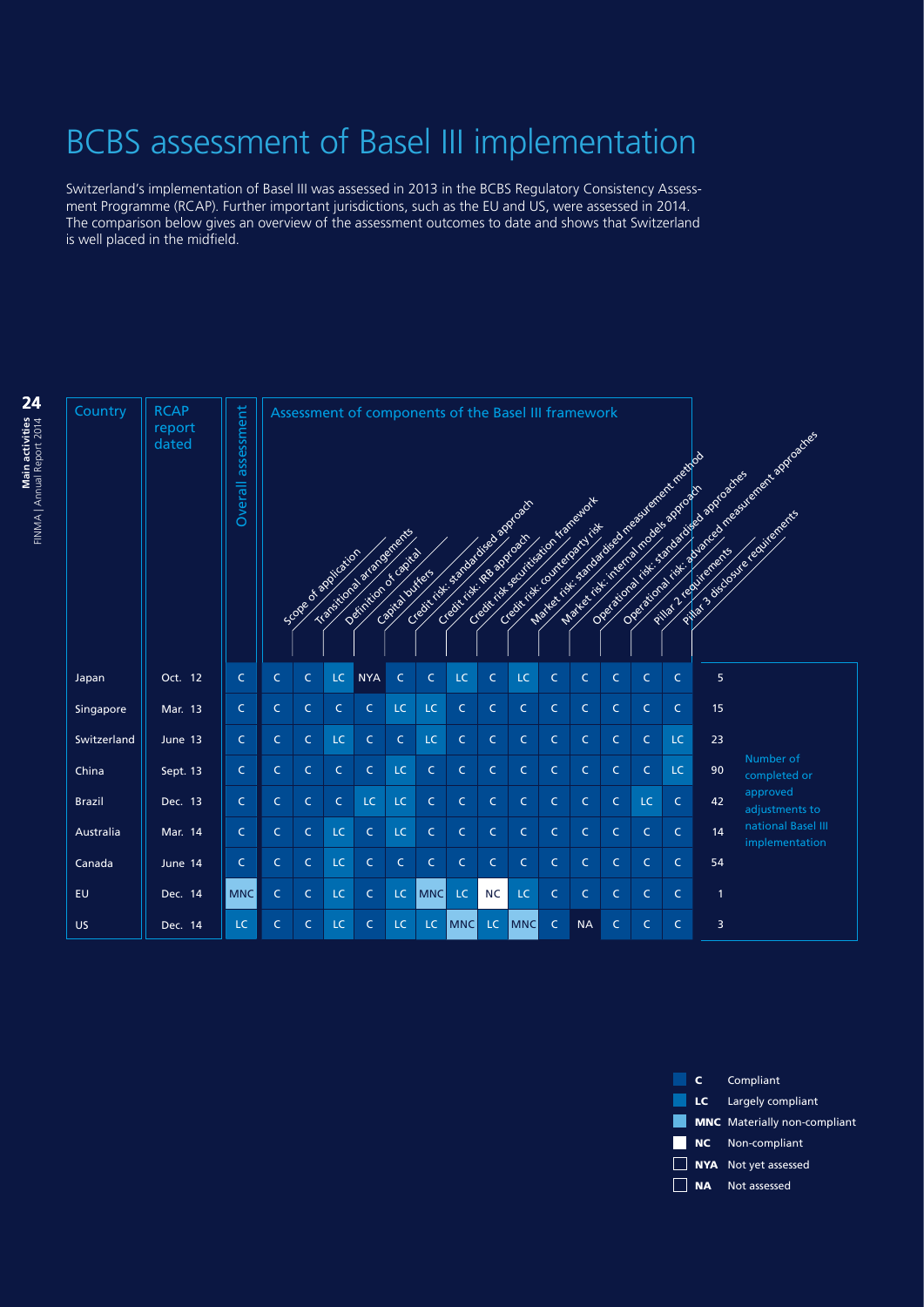Further key measures to improve the resolvability of global systemically important banks were launched internationally in 2014. Credit Suisse Group and UBS are adjusting their group structures accordingly.

In addition to stricter prudential requirements, stronger supervision and an effective resolution mechanism for large and complex institutions, there have been calls from outside Switzerland for structural reforms. These led to regulatory initiatives in the US (Volcker Rule), the UK (Vickers Commission) and the EU (Liikanen group of experts). The proposals that emerged are currently at various stages of implementation. All of them aim to introduce legislation requiring banks to separate some of their activities. The European approach is primarily geared to improving resolvability by outsourcing deposittaking to a subsidiary and thus keeping it apart from the more volatile and riskier forms of bank business.

The two Swiss big banks intend bundling their domestic business and systemically important functions within separate Swiss legal entities, as provided for in the Swiss emergency plan. This achieves the desired improvement in resolvability without structural measures mandated by the legislature, through the functional separation of commercial banking from riskier investment banking.

FINMA's preferred resolution strategy involves recapitalisation of the group by bailing in $21$  existing liabilities. To support this strategy, the two Swiss big banks will begin issuing their medium- and long-term refinancing instruments through a non-operational holding company. This structure is the best way to ensure that the subsidiaries can maintain operations while the group is in resolution. UBS launched the transition to a holding structure in September 2014 with a share exchange offer. Credit Suisse Group already has a holding structure in place.

#### **Total loss-absorbing capacity requirements for global systemically important banks**

In November 2014, the Financial Stability Board (FSB) presented a proposal<sup>22</sup> to secure an appropriate level of loss-absorbing capacity for global systemically important banks in resolution, complementing the existing minimum requirements under Basel III Pillar 1.23 A public consultation on the proposal was initiated.

Adequate loss-absorbing capacity is necessary in a going-concern scenario and in resolution for the following reasons:

- to secure a high probability that the home supervisory authority can resolve a global systemically important bank or, if this is impossible, wind it down in an orderly manner;
- to strengthen the confidence of the host supervisory authorities that a global systemically important bank can be successfully resolved or wound down in an orderly manner without adverse impact on the host countries; and
- to send a clear signal to all financial market players that a global systemically important institution is far more likely to be resolvable without taxpayer support if it meets the total loss-absorbing capacity requirements.

<sup>21</sup> [See Glossary, p.](#page-25-0) 113. <sup>22</sup> See "At a glance: the TLAC concept" chart, p. 28. <sup>23</sup> [For details on the](#page-25-0)  [three pillars of Basel III,](#page-25-0)  [see Glossary, p. 113.](#page-25-0)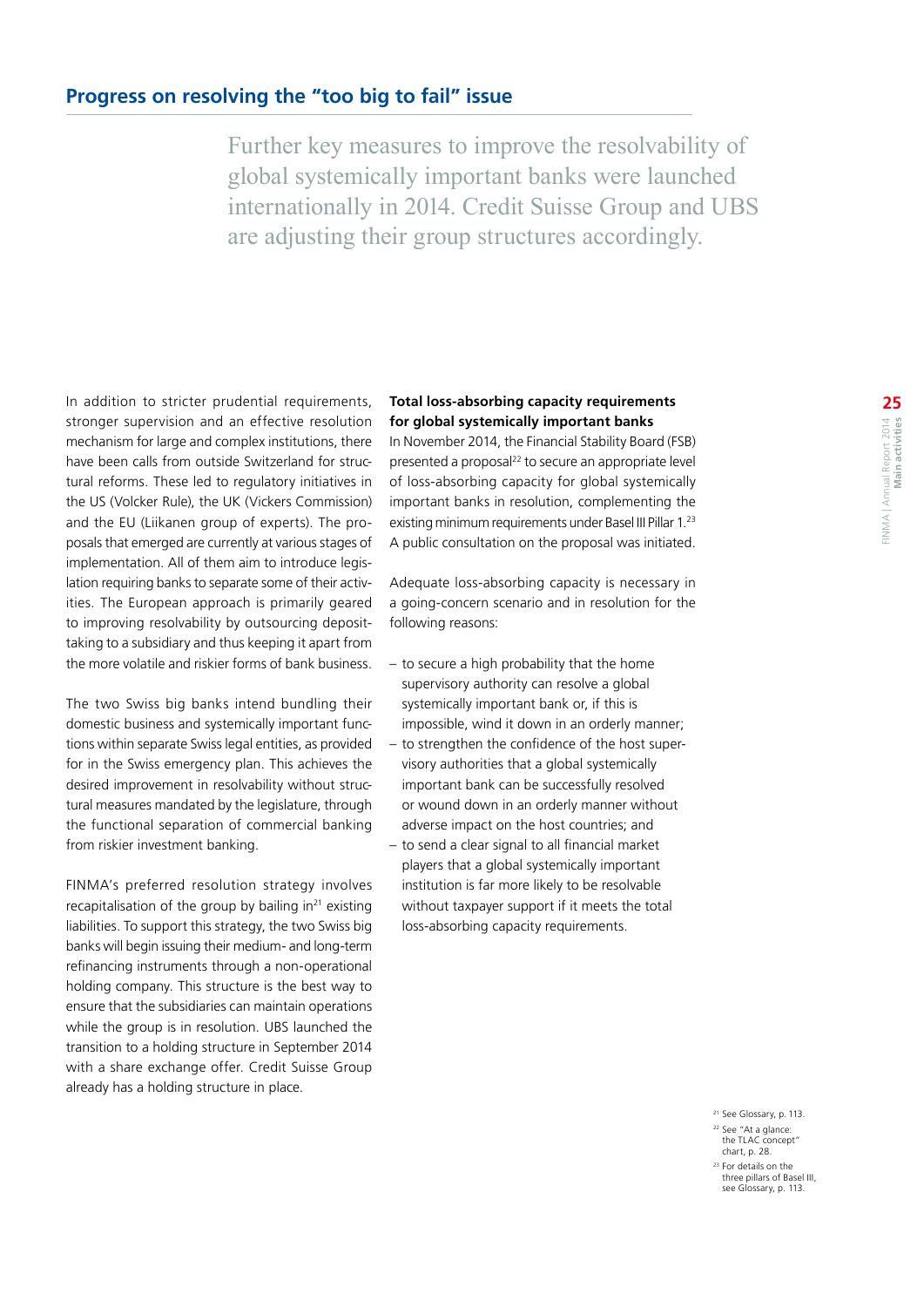The total loss-absorbing capacity (TLAC) concept is designed to allow for recapitalisation during resolution without government support. The TLAC requirement for global systemically important banks will apply in parallel to the existing Basel III capital requirements. The key elements of the FSB proposal are:

- the TLAC as a requirement that is to be met at all times and that corresponds conceptually to a Basel III Pillar 1 minimum requirement;
- the establishment of TLAC eligibility criteria for a financial institution's liabilities; and
- rules on the location of the TLAC within group structures.

The FSB proposals will be validated in 2015 as part of a comprehensive quantitative impact study. The TLAC standard is likely to be adopted at the end of 2015.

#### **Recognition of cross-border resolution action**

Resolution of a global systemically important bank can only be credible if resolution action in the home jurisdiction is recognised by the other jurisdictions in which the bank operates. Two elements are particularly important: cross-border recognition of legal "stays"24 or other postponements of termination rights in financial contracts (such as derivatives); and the write-down or conversion of debt instruments issued under foreign law in accordance with the bail-in powers of the home resolution authority.

The FSB envisages the following measures in this area:

- $-$  an additional protocol<sup>25</sup> to the Master Agreement of the International Swaps and Derivatives Association (ISDA), under which global systemically important banks (G-SIBs) undertake to waive their termination and close-out rights in respect of cross-border transactions in a crisis and to recognise the counterparty's resolution regime;
- a commitment on the part of national authorities to make the additional protocol compulsory for market participants; and
- a requirement for national supervisory authorities to create the legal basis for cross-border recognition of resolution action.<sup>26</sup>

Both the TLAC concept and the removal of obstacles to successful resolution are key components of a solution to the "too big to fail" issue.

#### **FSB Resolvability Assessment Process carried out for the first time**

The Resolvability Assessment Process (RAP) for each G-SIB is carried out by senior policymakers from the authorities represented in the Crisis Management Group (CMG) concerned. The steps needed to improve resolvability are then agreed, and the results of the assessment formally communicated to the chair of the FSB. This gives the FSB an overview of the resolvability status of all 29 G-SIBs and enables it to monitor progress in resolving the "too big to fail" issue.

- <sup>24</sup> Ordered by the authority, a stay is the postponement of an early termination right linked to the occurrence of a resolution event.
- <sup>25</sup> In a bank initiative in October 2014, 18 G-SIBs agreed to sign the additional protocol: see ISDA media release dated 11 October 2014 ([http://www2.isda.org/news/](http://www2.isda.org/news/major-banks-agree-to-sign-isda-resolution-stay-protocol) [major-banks-agree-to-sign](http://www2.isda.org/news/major-banks-agree-to-sign-isda-resolution-stay-protocol)[isda-resolution-stay-protocol\)](http://www2.isda.org/news/major-banks-agree-to-sign-isda-resolution-stay-protocol).
- <sup>26</sup> See FSB press release dated 29 September 2014 ([http://www.financialstability](http://www.financialstabilityboard.org/press/pr_140929.htm)[board.org/press/pr\\_140929.htm\)](http://www.financialstabilityboard.org/press/pr_140929.htm) and the FSB consultation paper "Cross-border recognition of resolution action" ([http://www.financial](http://www.financialstabilityboard.org/publications/c_140929.pdf)[stabilityboard.org/](http://www.financialstabilityboard.org/publications/c_140929.pdf) [publications/c\\_140929.pdf](http://www.financialstabilityboard.org/publications/c_140929.pdf)).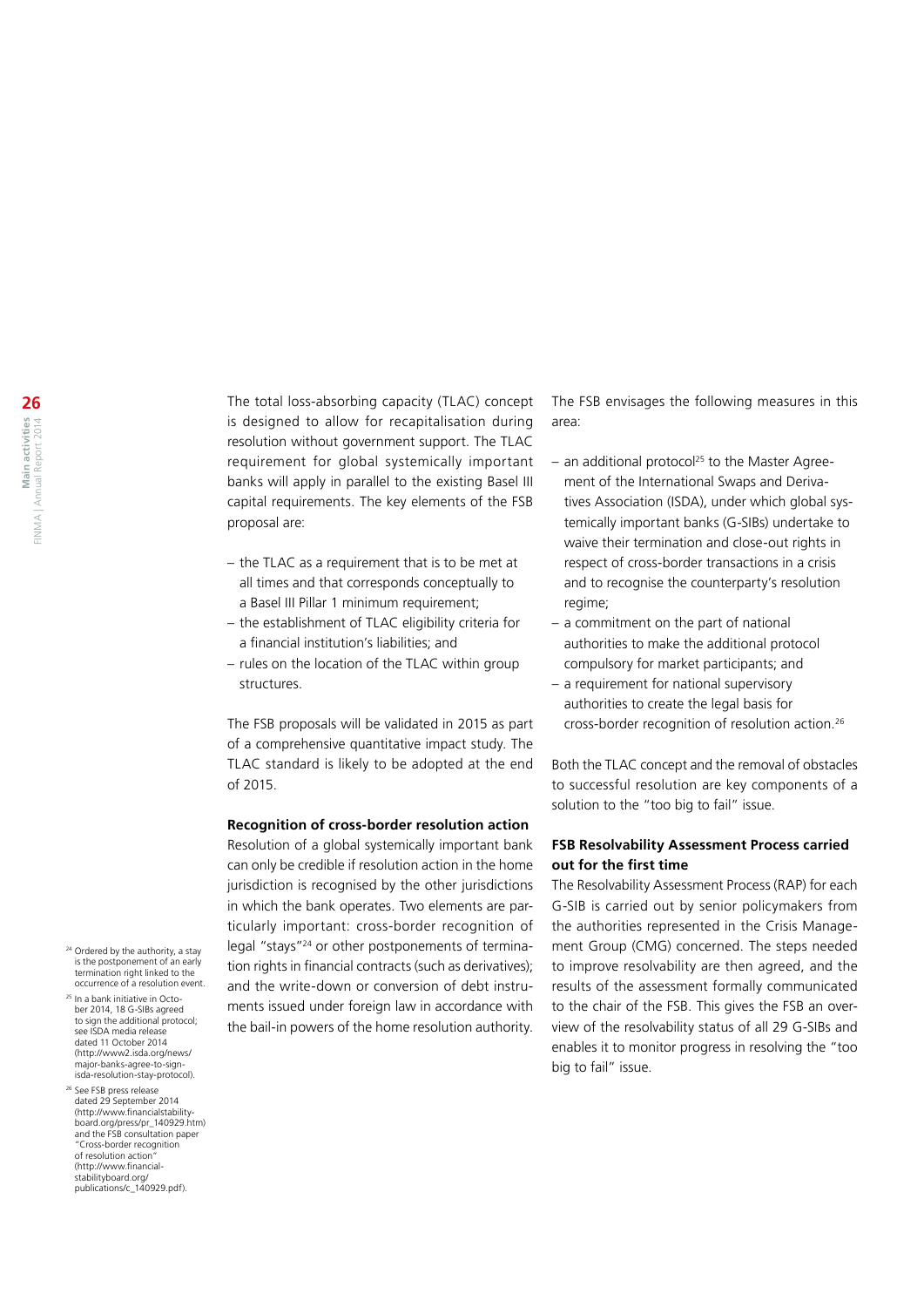FINMA completed the RAP for UBS and Credit Suisse Group on 30 September 2014. The senior policymakers, consisting of representatives from the Board of Governors of the Federal Reserve System (the Fed), the Federal Reserve Bank of New York (New York Fed), the Federal Deposit Insurance Corporation (FDIC), the Bank of England and the Prudential Regulation Authority (PRA), confirmed the bail -in strategy set out in the FINMA position paper on resolution of G-SIBs $^{27}$  of 7 August 2013 as the preferred resolution strategy for UBS and the Credit Suisse Group. They also gave a positive overall assessment of the efforts already made by Switzerland's two big banks to improve their resolvability. The RAP will be carried out annually from now on.

#### **Cooperation agreements for crisis situations**

The RAP demonstrated that successful resolution crucially depends on clearly regulated cooperation with the members of the CMG and other relevant host supervisory authorities. This is to be achieved by means of international cooperation agreements chiefly covering information exchange and organisational matters. Rapid progress was made on drafting these agreements, as a result of the preparatory work carried out in the CMG. Conclusion of the agreements for UBS and Credit Suisse Group is planned for 2015.

> <sup>27</sup> See FINMA position paper<br>"Resolution of global systemically important banks" of 7 Au-<br>gust 2013 (http://www.finma.ch<br>[e/finma/publikationen/Docu](http://www.finma.ch/e/finma/publikationen/Documents/pos-sanierung-abwicklung-20130807-e.pdf)-<br>ments/pos[-sanierung](http://www.finma.ch/e/finma/publikationen/Documents/pos-sanierung-abwicklung-20130807-e.pdf)-abwick-<br>lung[-20130807](http://www.finma.ch/e/finma/publikationen/Documents/pos-sanierung-abwicklung-20130807-e.pdf)-e.pdf).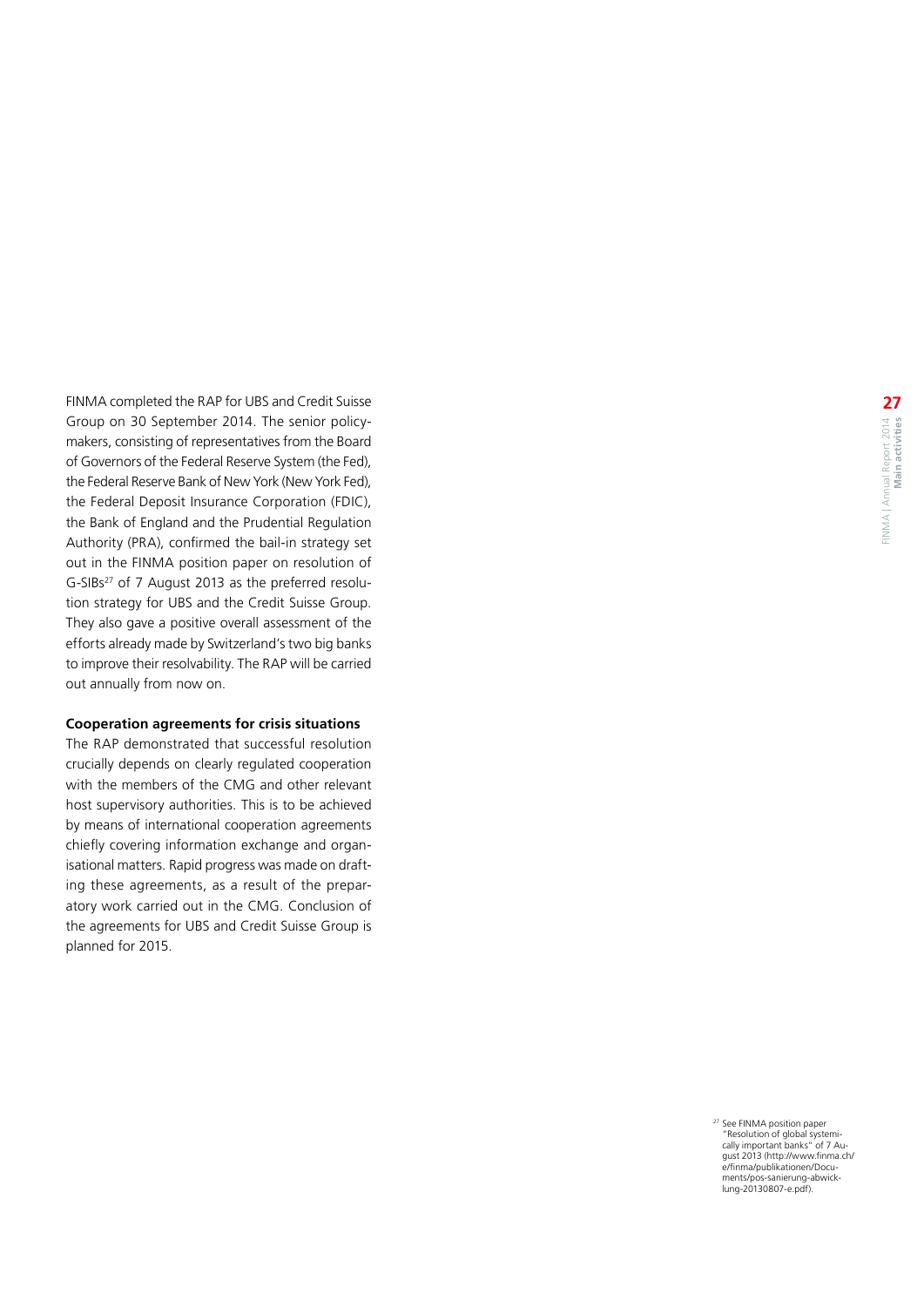# At a glance:

The FSB has been instructed by the G-20 to develop the total loss-absorbing capacity concept for global systemically important banks. A public consultation was launched in November 2014.

The total loss-absorbing capacity (TLAC) concept aims to facilitate the resolution of globally active banking groups without impairing financial stability or exposing taxpayers to loss. The FSB proposes that, in addition to the existing capital requirements for the going-concern scenario under the Basel III standard, G-SIBs be required to demonstrate sufficient loss-absorbing capacity at all times, corresponding to a Pillar 1 requirement. Subject to calibration once the impact assessment is complete, the TLAC is to be set at 16% to 20% of the capital requirement based on the risk-weighted assets and at 6% of the capital requirement based on the total exposure.

The chart shows the relationship between the TLAC and the capital requirements.

- The Basel III minimum of an 8% total capital ratio must be satisfied. Additional regulatory capital and debt instruments with a minimum remaining maturity of one year that are subordinated to all other creditor claims in insolvency (eligible debt instruments) can then be included in the TLAC.
- The various Basel III buffer requirements (capital preservation buffer, supplement for G-SIBs) must also be met.

The TLAC concept is scheduled for adoption by the FSB as a minimum standard at the end of 2015, with the new requirements coming into force no earlier than 2019.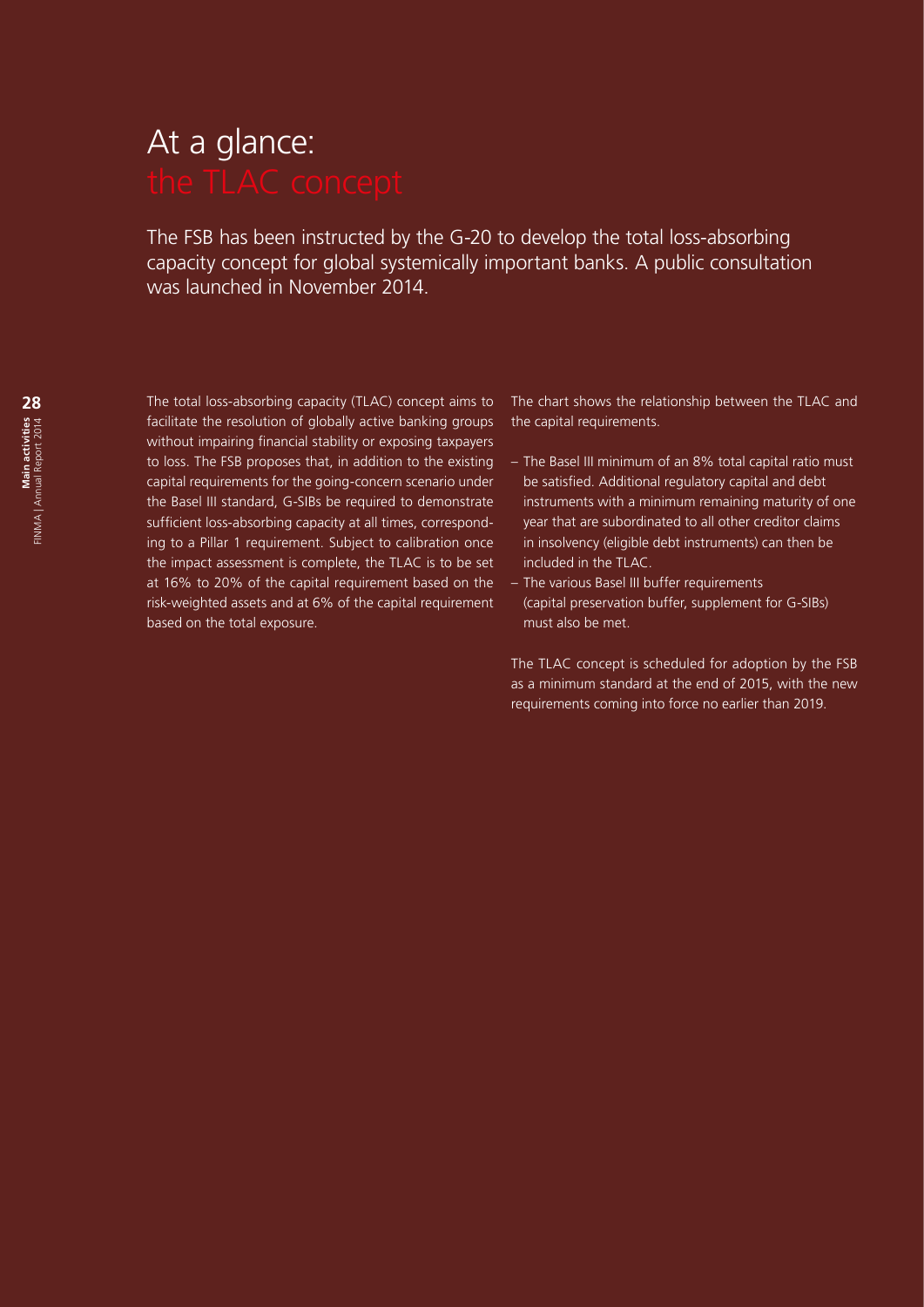#### **Heightened requirements for the loss-bearing capacity of global systemically important banks**

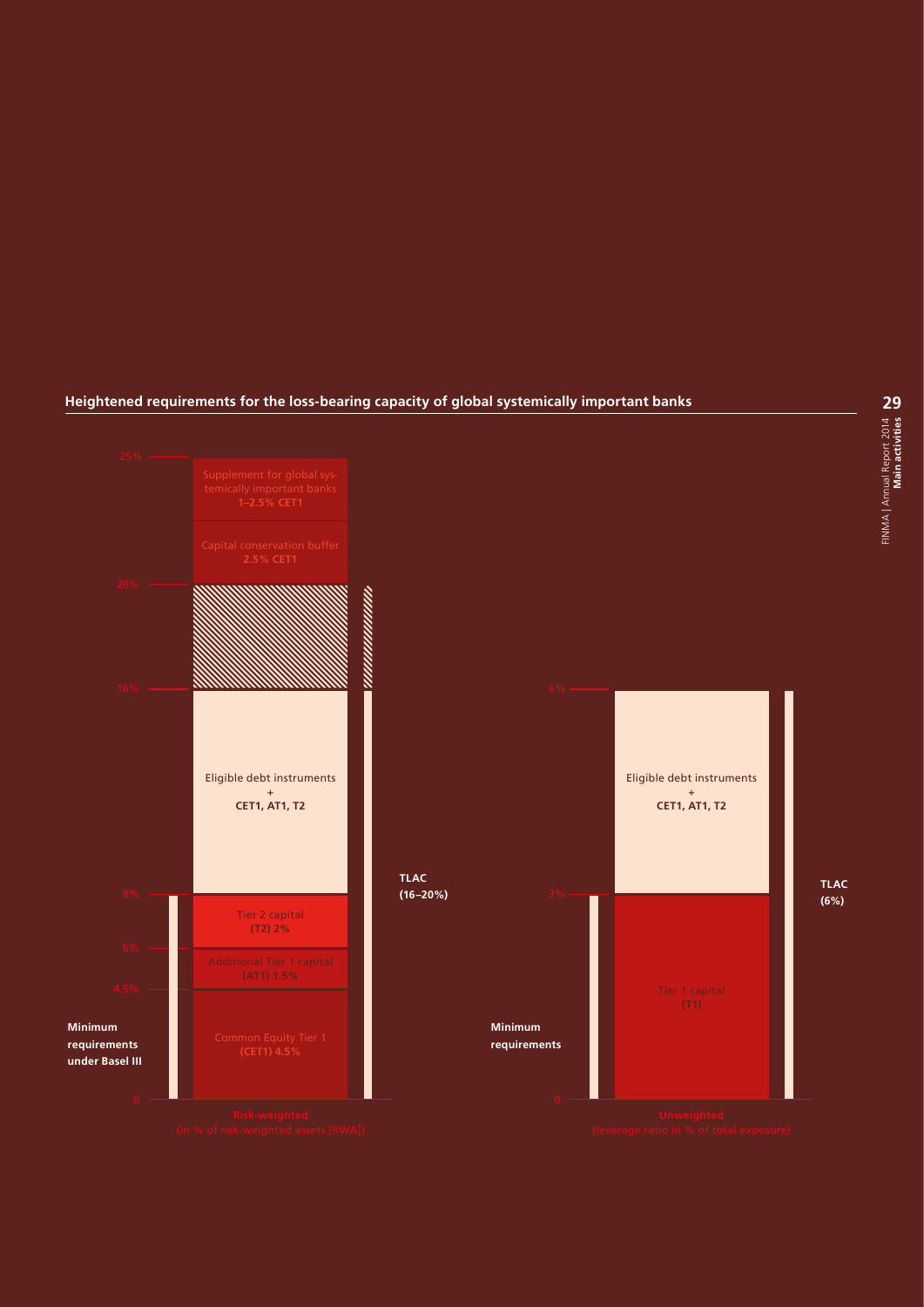#### **Enforcement policy**

In 2014, FINMA published a strategic enforcement policy replacing the earlier version from 2009.

> The term "enforcement" covers all the investigations, proceedings and measures undertaken by FINMA relating to violations of financial market law. It is mainly conducted in three areas: supporting supervision of authorised institutions; combating insider trading and manipulation in market supervision; and halting the activities of unauthorised financial intermediaries.

#### **The 2009 enforcement policy**

FINMA adopted its first enforcement policy in December 2009. It contained 13 principles governing FINMA's enforcement activity, including general statements on enforcement at FINMA and its internal organisation. It also contained principles for making information public and for deploying agents, as well as explanatory notes on proceedings against individuals and on cooperation with prosecutors, other administrative bodies and selfregulatory organisations.

The content of the policy was strongly influenced by the situation in 2009, when FINMA did not yet have a separate Enforcement division and enforcement functions were spread across various organisational units within the authority. Moreover, the Financial Market Supervision Act (FINMASA) had only just created new enforcement instruments such as industry bans and the power to order the disgorgement of profits. The primary aim of the policy was therefore to establish a uniform approach within FINMA and curb public expectations that the new instruments would be deployed across the board. It had little to say on the strategic orientation of enforcement.

#### **The 2014 enforcement policy**

The new enforcement policy<sup>28</sup> sets out how FINMA uses enforcement to achieve its supervisory objectives. To enhance the deterrent effect of enforcement, FINMA has stepped up its action against individuals for alleged serious violations of supervisory law. In particular, the policy highlights that FINMA gives high priority to combating market abuse and insider trading in the Swiss securities market, with particular emphasis on the market conduct of prudentially supervised institutions and their employees. It also stresses that FINMA takes resolute action against unlicensed financial intermediaries.

Unlike the earlier document, the enforcement policy is purely strategic in nature. Operational matters have been transferred to other vehicles. The principles governing communication are now set out in a communication policy.<sup>29</sup>

<sup>28</sup> Enforcement policy dated 25 September 2014, p. 31 (see also [http://www.finma.ch/](http://www.finma.ch/d/aktuell/Documents/ll-finanzmarktenforcement-20140925-d.pdf) [d/aktuell/Documents/ll-finanz](http://www.finma.ch/d/aktuell/Documents/ll-finanzmarktenforcement-20140925-d.pdf)[marktenforcement-20140925-d.](http://www.finma.ch/d/aktuell/Documents/ll-finanzmarktenforcement-20140925-d.pdf) [pdf](http://www.finma.ch/d/aktuell/Documents/ll-finanzmarktenforcement-20140925-d.pdf)).

<sup>29</sup> See "FINMA and its national stakeholders", section on Communication policy, p. 15.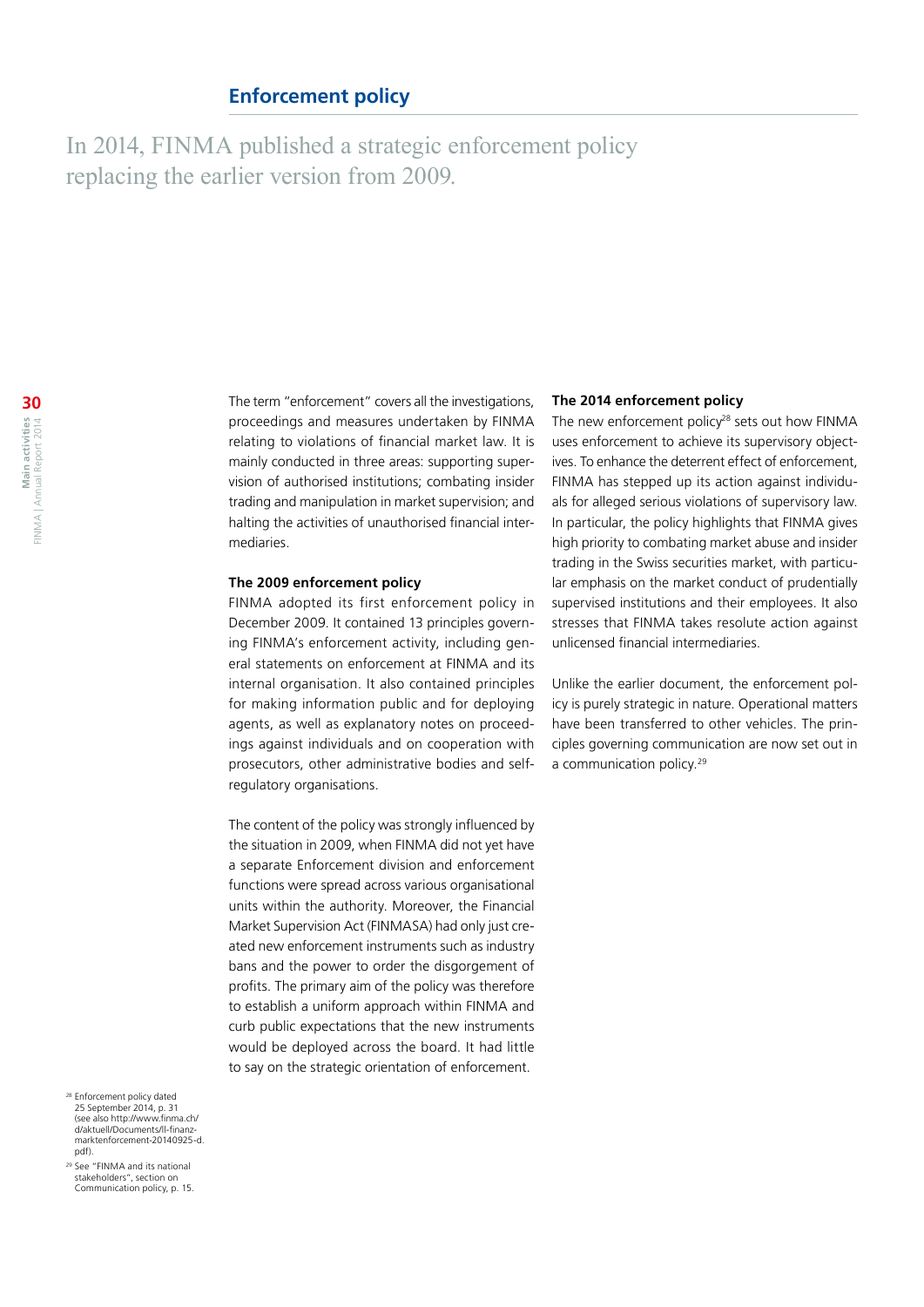### Enforcement policy

FINMA takes enforcement action as a visible means of achieving its supervisory objectives. Enforcement aims to remedy shortcomings, restore compliance with the law and exert a deterrent effect by imposing sanctions for violations of the law. Serious lapses are dealt with as a matter of priority.

- FINMA's enforcement activities support its supervision of licence holders. To promote compliance with regulatory requirements, FINMA takes targeted action to respond to serious violations of the law, specifically violations of business conduct rules.
- FINMA's enforcement activities are primarily directed against serious violations of market integrity and market manipulation performed by all participants in the Swiss securities market; where licensed market participants and their employees are concerned, FINMA also acts in response to serious market abuse in similar markets in and outside Switzerland.
- FINMA follows up indications of unauthorised business activities that do not comply with the requirements set out in financial market legislation.
- FINMA takes targeted action against individuals responsible for serious violations of supervisory law.
- FINMA initiates insolvency measures deemed necessary and appropriate in individual cases. Insolvency proceedings are mainly conducted by external liquidators appointed by FINMA.
- FINMA views the rapid provision of international cooperation as an important contribution to global efforts to ensure the proper functioning and integrity of the financial markets, particularly where market supervision and unauthorised activities are concerned.
- FINMA ensures that its dealings with prosecutors and other authorities are conducted in line with its supervisory objectives.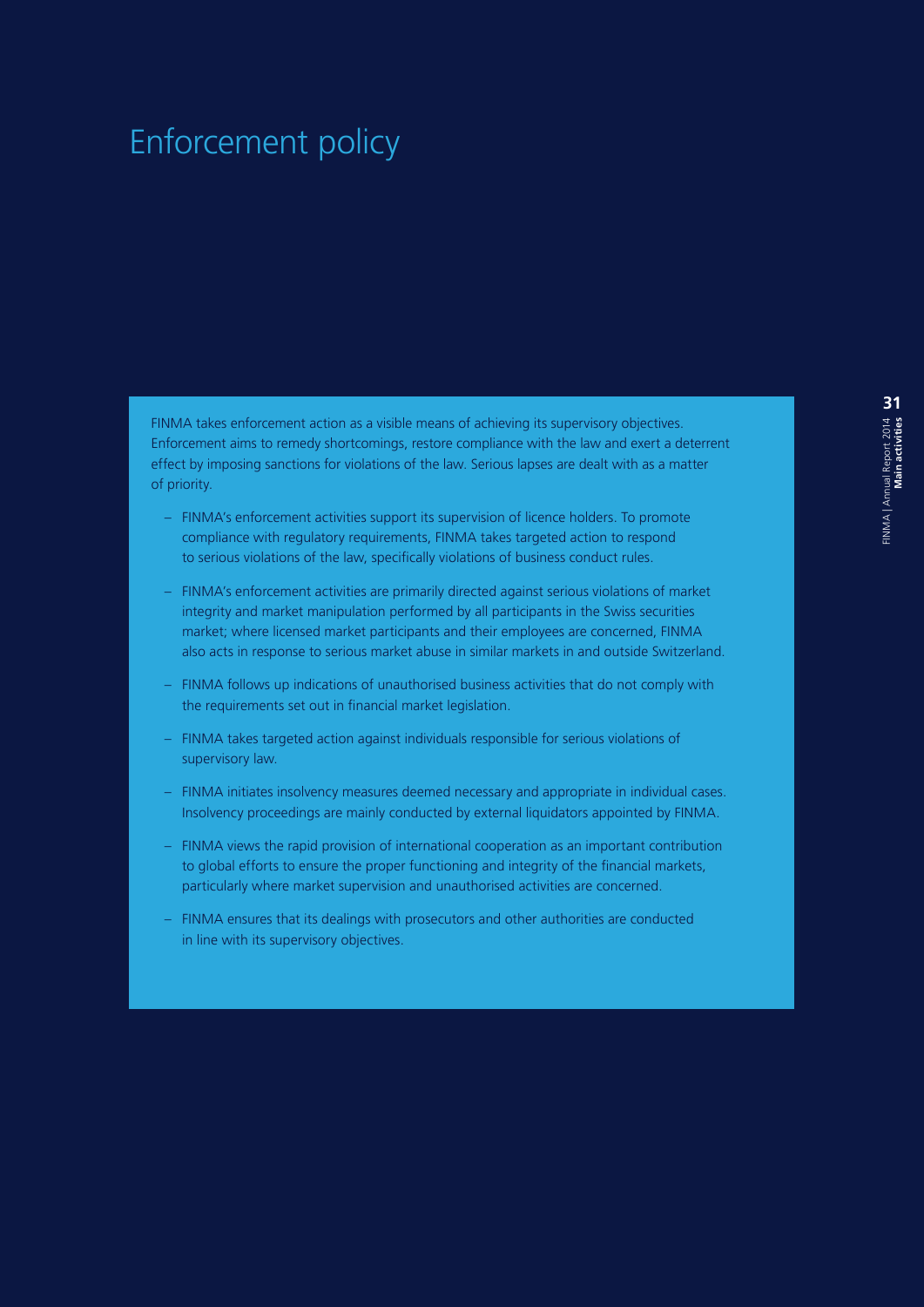Proper business conduct by financial institutions is more important than ever. Corporate culture and risk management play a key role. FINMA takes action against specific instances of misconduct and holds individuals to account. Where necessary, it issues a warning as a preventive measure.

> More than almost any other branch of the economy, the financial sector depends on trust. But that trust, so often taken for granted in the past, has been seriously eroded in recent years, and especially since the financial crisis of 2008. More recently, the repeatedly unacceptable business conduct of many financial institutions has contributed to the problem.

> There have been numerous examples of misconduct, some directly involving Swiss banks. They include fraudulent speculation by a trader in London, interfering in the prices of securities, aiding and abetting tax offences abroad and manipulating key interest rate benchmarks and the foreign exchange market.

#### **The causes of misconduct**

The common element in all these cases is a corporate culture driven by misdirected incentives and excessively focused on profit generation and variable salary components, with client interests taking second place. Business conduct risks have been identified and managed inadequately or even ignored. Some arise through violations of codes of conduct; others may be unregulated but are still of importance to operational business.

#### **Requirements for proper business conduct**

A number of general measures are required to reduce the risk of misconduct. Senior management must lead by example. Companies must not put profits before the interests of their clients. Remuneration systems must not incentivise inappropriate conduct. Firms need to pinpoint where the dangers lie, and issue internal directives and regulations to limit them. Employees need to be trained in what is expected of them, and adherence to directives must be rigorously enforced. Compliance needs to be a strong and effective control function; misconduct must be strictly sanctioned internally.

#### **Role of senior management**

Senior management must set an example in all aspects of business conduct. Top executives have to make it absolutely clear that profiting from inappropriate or unethical conduct will not be tolerated, and especially not rewarded.

#### **Remuneration systems must send a clear message**

Incentive systems, including those for senior management, must be appropriate. They must recognise more than just performance indicators, net new money inflows or profits. Proper business conduct, identification and prudent management of risks, as well as professionally conducted internal controls must also be rewarded. Executive salaries must reflect the degree to which those who receive them have lived up to their responsibilities. They must send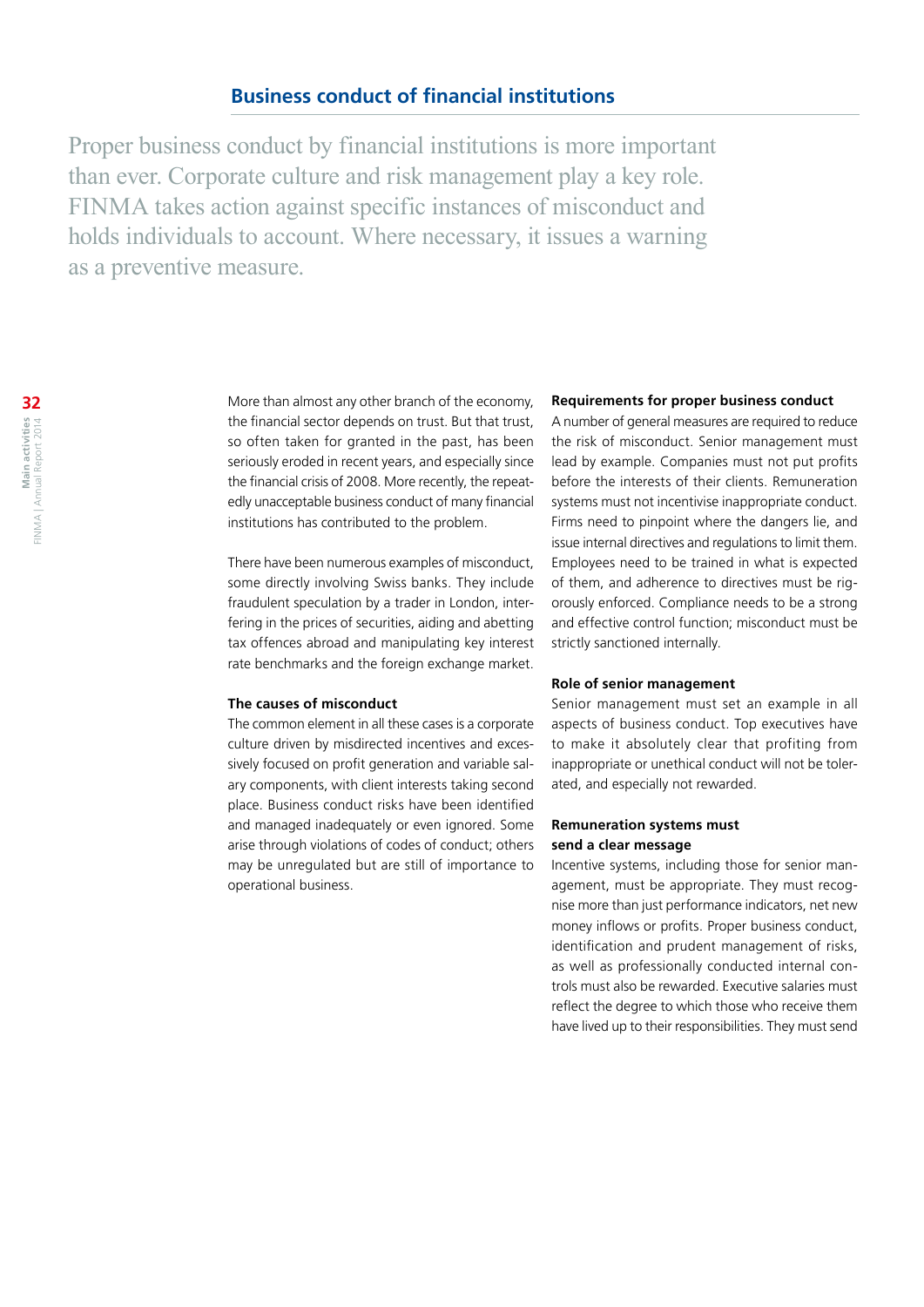a clear message, not merely recognising good practice through higher salaries and variable compensation, but also curbing remuneration that is not earned.

#### **Improved identification and sanctioning of misconduct**

Technology is making misconduct increasingly risky. The greater transparency that comes with the digital age is making it easier than ever to expose misconduct and sanction it accordingly.

FINMA takes corrective action whenever it identi fies specific instances of misconduct. Increasingly, it uses the freedom granted to it by law to hold individuals to account and does not hesitate to ban them from practising when they are found responsible for serious misconduct.

If FINMA establishes that a problem is not an isolated incident but a more widespread phenomenon, it issues a preventive warning to supervised institu tions. Going forward, FINMA will place increasing emphasis on monitoring compliance with codes of conduct.

#### **Responsibility lies with institutions**

Ultimately, the key to avoiding over -regulation and repressive measures lies with financial institutions themselves. They must recognise that they are part of a larger system that only works if the fundamen tal social consensus to support it is preserved.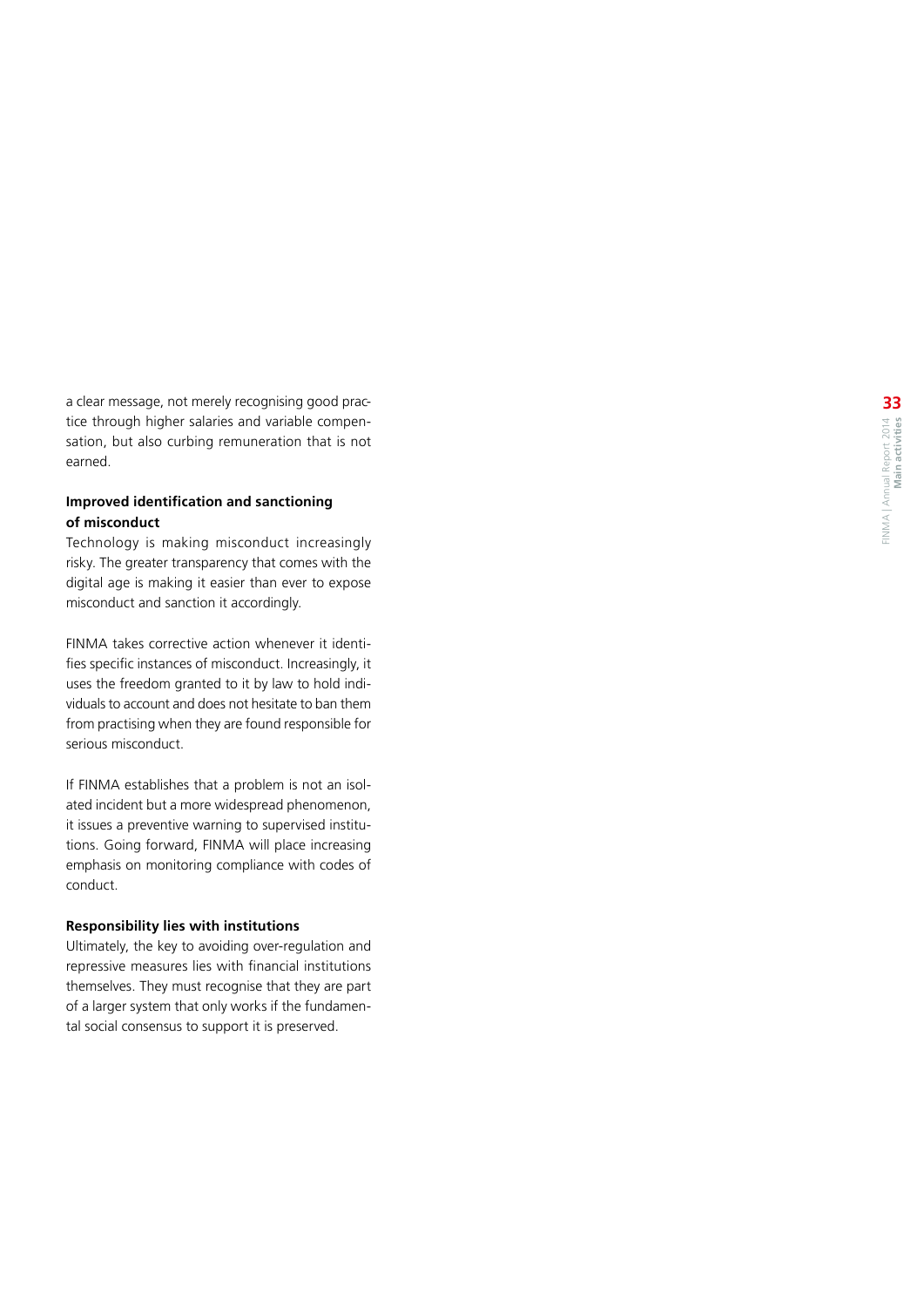#### **Trends in asset management and supervisory practice**

As expected, the number of licensed asset managers of collective investment schemes increased as the transitional periods under the revised Collective Investment Schemes Act neared their end. Changes to the licensing procedure and enhanced communication led to efficiency gains.

> In 2014, the newly created Asset Management division focused primarily on improving the efficiency of the licensing procedure and stepping up communication with applicants.

#### **Market trend: asset managers**

The number of institutions supervised under the Collective Investment Schemes Act (CISA) rose again in 2014, as did the volume of assets under management.

With a few exceptions, $30$  all Swiss-domiciled asset managers of collective investment schemes (CIS asset managers) are subject to FINMA supervision now that the partially revised CISA is fully in force. For the first time, asset managers of foreign collective investment schemes must also be licensed. Under the transitional periods set out in the revised CISA, they were required to report to FINMA by the end of August 2013 and then had until the end of February 2015 to apply for a licence. As a result, the number of licensed CIS asset managers had risen to 151 by the end of 2014 (2013: 119). Additional applications were received before the end of the transitional period and have since been approved by FINMA or are pending, so the number will increase further in 2015.

Assets managed by CIS asset managers also increased, to CHF 164 billion as of 31 December 2013 (previous year: CHF 147 billion). Adding in assets managed directly by fund management companies, supervised institutions managed assets totalling CHF 535 billion as of 31 December 2013.

<sup>30</sup> See Article 2 para. 2 let. h CISA

These developments, coupled with the steady growth in asset management over recent years, have given rise to new challenges. FINMA has responded accordingly, and its newly created Asset Management division implemented a range of measures that have increased the efficiency of licensing and supervision.

#### **Changes to the licensing procedure for CIS asset managers**

In response to a number of frequently asked questions on the licensing procedure for CIS asset managers, FINMA briefed market participants on issues such as corporate governance, the expertise required of the board of directors and executive board, risk management, compliance, internal control systems and separation of functions. In addition, it communicated its expectations in those areas.

These briefings heightened understanding of the requirements, in particular compliance with the licensing conditions. Combined with the introduction of standardised application form templates, streamlined internal processes and greater communication with audit firms, lawyers and consultants, they improved the quality of applications and cut the average time taken to process new applications and amendments.

FINMA can also relax certain organisational requirements for "start-up" asset managers if it deems this appropriate given the scope and complexity of their business model. Since such asset managers need a licence before they can commence operations and thus rely on their applications being processed swiftly, they are normally dealt with within 90 days provided they meet the legal and other regulatory requirements.

#### **Clarification of practice**

One exception to the licensing requirement under CISA, adopted from the EU's Alternative Investment Fund Managers Directive (AIFMD), applies to managers of assets that fall below the "de minimis" thresholds.31 The wording of the relevant article in CISA has caused some uncertainty, in particular regarding whether Article 2 para. 2 let. h no. 2 CISA applies only if the collective investment schemes

<sup>&</sup>lt;sup>31</sup> Asset managers of foreign CISs are not subject to CISA if the assets under management do not exceed the figures stated in Article 2 para. 2 let. h nos. 1 and 2 CISA and they are only open to qualified investors.